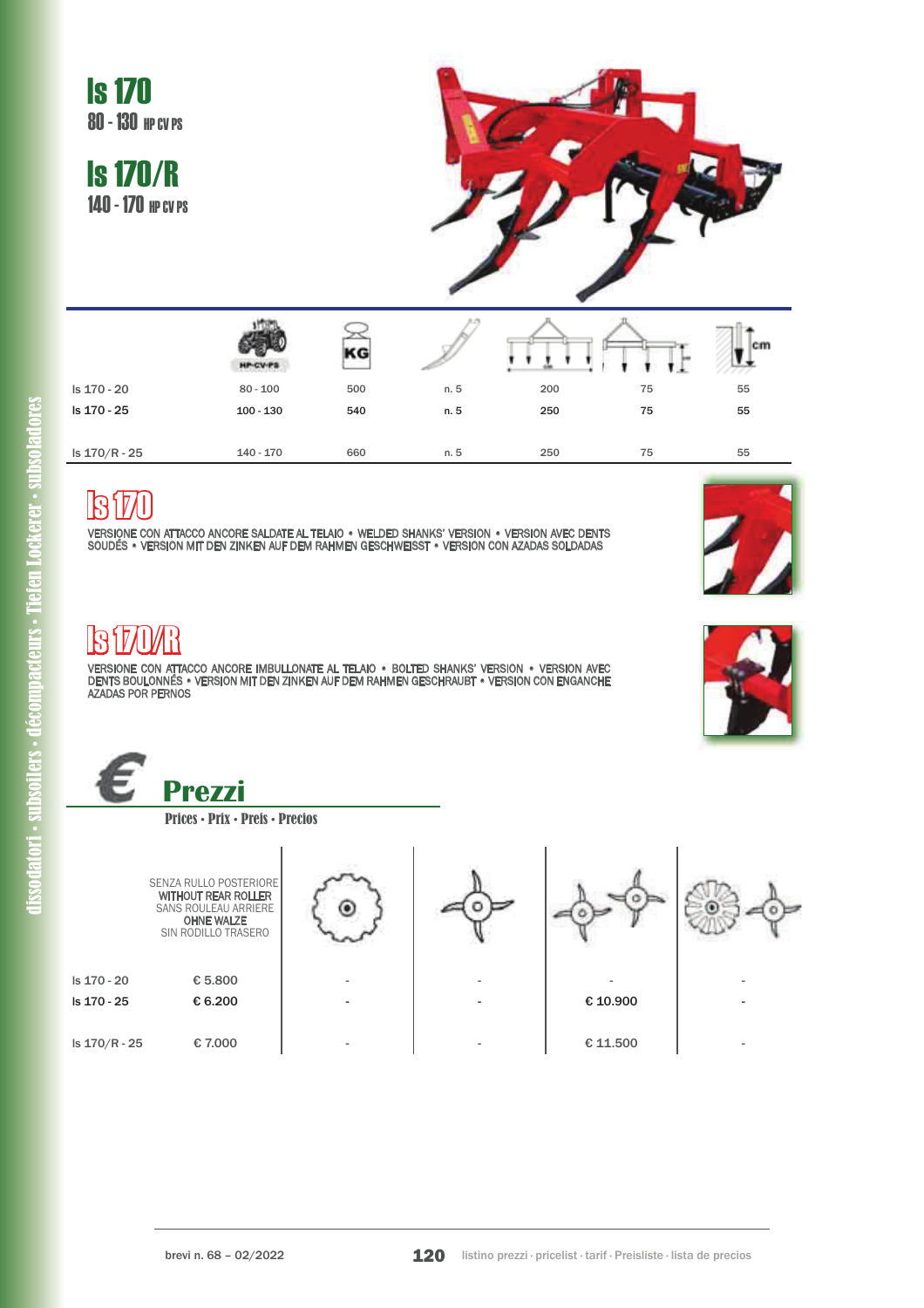#### **dotazione di serie** ls 170 • ls 170/R

standard equipment • de série • Standardausstattung • dotacion de serie

| <b>ITALIANO</b>                                                                                                                                                |                                                                                                                                                                                                                                          |
|----------------------------------------------------------------------------------------------------------------------------------------------------------------|------------------------------------------------------------------------------------------------------------------------------------------------------------------------------------------------------------------------------------------|
| • ATTACCO A 3 PUNTI CAT II<br>• STRUTTURA DEL TELAIO SALDATA<br>. PREDISPOSIZIONE PER MONTAGGIO TELAIO PORTA RULLO<br>· BULLONE DI TRANCIO 16X130              | . RULLO POSTERIORE CON REGOLAZIONE IDRAULICA<br>• ANCORA CON PROTEZIONE ANTIUSURA<br>• LS 170-R 25: TELAIO RINFORZATO<br>. LS 170-R 25: ALETTE FRANGIZOLLE DI SERIE<br>• LS 170-R 25: SMONTAGGIO RAPIDO DELLE ANCORE                     |
| <b>ENGLISH</b>                                                                                                                                                 |                                                                                                                                                                                                                                          |
| • 3 POINT HITCH CAT II<br>· WELDED FRAME<br>• PRE-ARRANGEMENT FOR ROLLER-HOLDER FRAME<br>* SAFETY BOLT 16X130                                                  | • ROLLER WITH HYDRAULIC ADJUSTMENT<br>• SHANK ANTI-WEAR PROTECTION<br>• LS 170-R 25: REINFORCED FRAME<br>• LS 170-R 25: COMPLETE WITH WIDE WINGS<br>• LS 170-R 25: SHANKS WITH OUICK-RELEASE SYSTEM                                      |
| <b>FRANCAIS</b>                                                                                                                                                |                                                                                                                                                                                                                                          |
| · ATTELAGE A 3 POINTS CAT II<br>· STRUCTURE DU CHASSIS COMPLETEMENT SOUDEE<br>PREDISPOSITION POUR MONTAGE CHASSIS PORTE ROULEAU<br>· BOULON DE SÉCURITÉ 16X130 | · ROULEAU ARRIERE AVEC REGLAGE HYDRAULIQUE<br>• DENTS AVEC PROTECTION ANTI-USURE<br>• LS 170-R 25: CHASSIS RENFORCE<br>• LS 170-R 25: AILETTES BRISE-MOTTES DE SERIE<br>. LS 170-R 25: DEMONTAGE RAPIDE DE SOC                           |
| <b>DEUTSCH</b>                                                                                                                                                 |                                                                                                                                                                                                                                          |
| • 3 PUNKTANBAUBOCK KAT II<br>• GESCHWEISSTE RAHMEN<br>. ANLAGE FÜR DIE MONTAGE DER WALZENRAHMEN<br>· SICHERHEITSBOLZEN 16X130                                  | . HINTERE WALZE MIT HYDRAULISCHER VERSTELLUNG<br>• VERSCHLEISSSCHUTZ TIEFENLOCKERER<br>• LS 170-R 25: VERSTÄRKERTE RAHMEN<br>. LS 170-R 25: MIT ANSTELLWINKEL UND SCHLEISSGEGENPLATTE<br>. LS 170-R 25: SCHNELLWECHSEL SYSTEM DER ZINKEN |
| <b>ESPAÑOL</b>                                                                                                                                                 |                                                                                                                                                                                                                                          |
| ENGANCHE A 3 PUNTOS CAT II<br><b>BASTIDOR SALDADO</b><br>• POSIBILIDAD DE MONTAJE BASTIDOR PORTA RODILLO<br>· TORNILLO DE SEGURIDAD 16X130                     | • RODILLO TRASERO CON AJUSTE HIDRÁULICO<br>· AZADA CON PROTECCIÓN CONTRA DESGASTE<br>• LS 170-R 25: BASTIDOR REFORZADO<br>• LS 170-R 25: ALETAS ROMPEDORAS DE TERRONES<br>• LS 170-R 25: DESMONTAJE RÁPIDO DE AZADAS                     |



|                                                         |                                                   |                                                              |                                                                        |                                                            |                                                    | options • sur demande • auf Wunsch • opciones |
|---------------------------------------------------------|---------------------------------------------------|--------------------------------------------------------------|------------------------------------------------------------------------|------------------------------------------------------------|----------------------------------------------------|-----------------------------------------------|
| <b>ITALIANO</b>                                         | <b>ENGLISH</b>                                    | <b>FRANÇAIS</b>                                              | <b>DEUTSCH</b>                                                         | <b>ESPAÑOL</b>                                             | €                                                  | REF.                                          |
| SERIE ALETTE FRANGIZOLLE<br>PER MODELLI CON 5<br>ANCORE | SOD BREAKING WINGS FOR<br>MODELS WITH N. 5 SHANKS | JEU AILETTES BRISE-MOTTES<br>POUR MODELES AVEC N.<br>5 DENTS | N. 5 ZINKEN MIT ANSTELLWIN-<br>KEL UND SCHLEISSGEG-<br><b>ENPLATTE</b> | JUEGO ALETAS ROMPEDORA<br>DE TERRONE PARA MOD. 5<br>AZADAS | € 250,00                                           |                                               |
| SPANDICONCIME L. 600 CON<br>N. 5 USCITE                 | SPREADER L. 600 WITH NR.<br>5 OUTLETS             | ÉPANDEUR D'ENGRAIS<br>L. 600 AVEC N. 5 SORTIES               | DÜNGERSTREUER L. 600 MIT<br>NR. 5 AUSGÄNGE                             | ESPARCIDOR DE ABONO<br>L. 600 CON N. 5 SALIDAS             | $\ensuremath{\mathnormal{\mathfrak{C}}}$ 10.000,00 |                                               |
|                                                         |                                                   |                                                              |                                                                        |                                                            |                                                    |                                               |
|                                                         |                                                   |                                                              |                                                                        |                                                            |                                                    |                                               |
|                                                         |                                                   |                                                              |                                                                        |                                                            |                                                    |                                               |
|                                                         |                                                   |                                                              |                                                                        |                                                            |                                                    |                                               |
|                                                         |                                                   |                                                              |                                                                        |                                                            |                                                    |                                               |
|                                                         |                                                   |                                                              |                                                                        |                                                            |                                                    |                                               |
|                                                         |                                                   |                                                              |                                                                        |                                                            |                                                    |                                               |
|                                                         |                                                   |                                                              |                                                                        |                                                            |                                                    |                                               |
|                                                         |                                                   |                                                              |                                                                        |                                                            |                                                    |                                               |
|                                                         |                                                   |                                                              |                                                                        |                                                            |                                                    |                                               |
|                                                         |                                                   |                                                              |                                                                        |                                                            |                                                    |                                               |
|                                                         |                                                   |                                                              |                                                                        |                                                            |                                                    |                                               |

listino prezzi · pricelist · tarif · Preisliste · lista de precios  $121$  brevi n. 68 – 02/2022